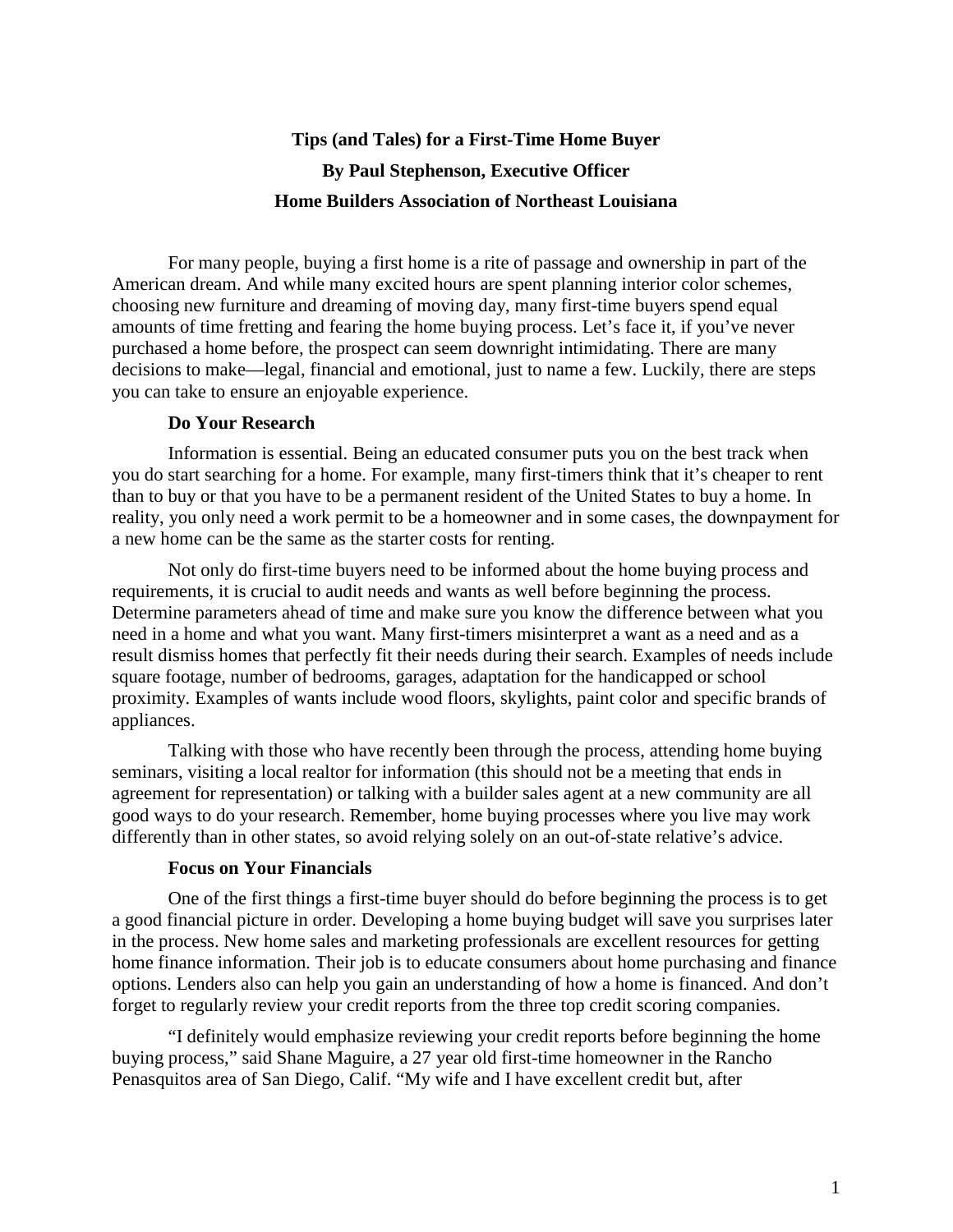consolidating some student loans, there was a mistake on my report due to the length of time it took to process the consolidation. It took several hours to straighten that up for the lender."

There are four crucial financial elements to be aware of when buying a home: mortgage pre-approval, downpayment, mortgage options and closing costs. Investigate the costs for each of these elements and make sure to always get comparison offers from lenders.

"I looked at all the rates and options to figure out what I could afford," said Ann Michelle Pflueger, a 27-year old Fort Lauderdale, Fla. resident who bought her first home three years ago. "You have to be comfortable with paying a certain amount for a mortgage, but be aware that there also are extraneous costs to remember including insurance, taxes and homeowner's association dues."

## **Find Good Representation**

Having a representative you can trust to help you through the process can make a huge difference to the first-time home buyer. In the world of real estate, it may be easy to think everyone carries more weight than you in the process, especially if it's your first time. But the truth is that the consumer is the most important person in the process. If you decide not to buy, the entire process stops. So flex your consumer muscle. Demand good representation, whether it is your builder, your realtor or your mortgage lender. Make sure your questions are answered and that you fully understand each step in the process.

"Our first experience buying a house worked out great," said Leocadia Conlon, a 31-year old from Alexandria, Va. who bought her first house when she was 28 and her husband was 29. "One of the main reasons for that was that we had a great realtor who walked us through absolutely everything, was sincere and genuinely wanted to help us."

Plueger didn't have that same experience with her first home and, looking back, would place more emphasis on finding good representation. "The realtor I worked with was not much help at all. Having someone you trust to help you through the process—no matter if it's from a realtor point of view or a financial one—can really make things easier."

If you are building a new home, talk with your builder and his or her sales staff about who they have worked with in the past. Word-of-mouth recommendations tend to be the best way to find a great representative, such as an attorney to review your purchase contract.

## **Ask the Right Questions**

Having good representation in your corner is important, and one of the signs of good representation is that they ask you numerous questions. But what kind of questions should you ask them? When you meet with potential realtors, lenders or builder sales agents, make sure to spend at least 15-30 minutes discussing what to expect when you're buying a home. If you are working with a builder, ask them for some guidance. They've been through the process of selling a home plenty of times; all that experience is sure to help you out.

If you decide to work with an agent or realtor, who helps put together the offer? What kind of disclosures are sellers required to give buyers in your area? Who does the title search? What types of home inspections are standard in your area? How much can you expect to pay for closing costs? There are various types of mortgage products out there; how do you know which is the best one for you? There is an abundance of online resources to help you determine the right questions to ask. Remember, don't be shy. You should always demand a full and complete explanation from any professional working on your behalf.